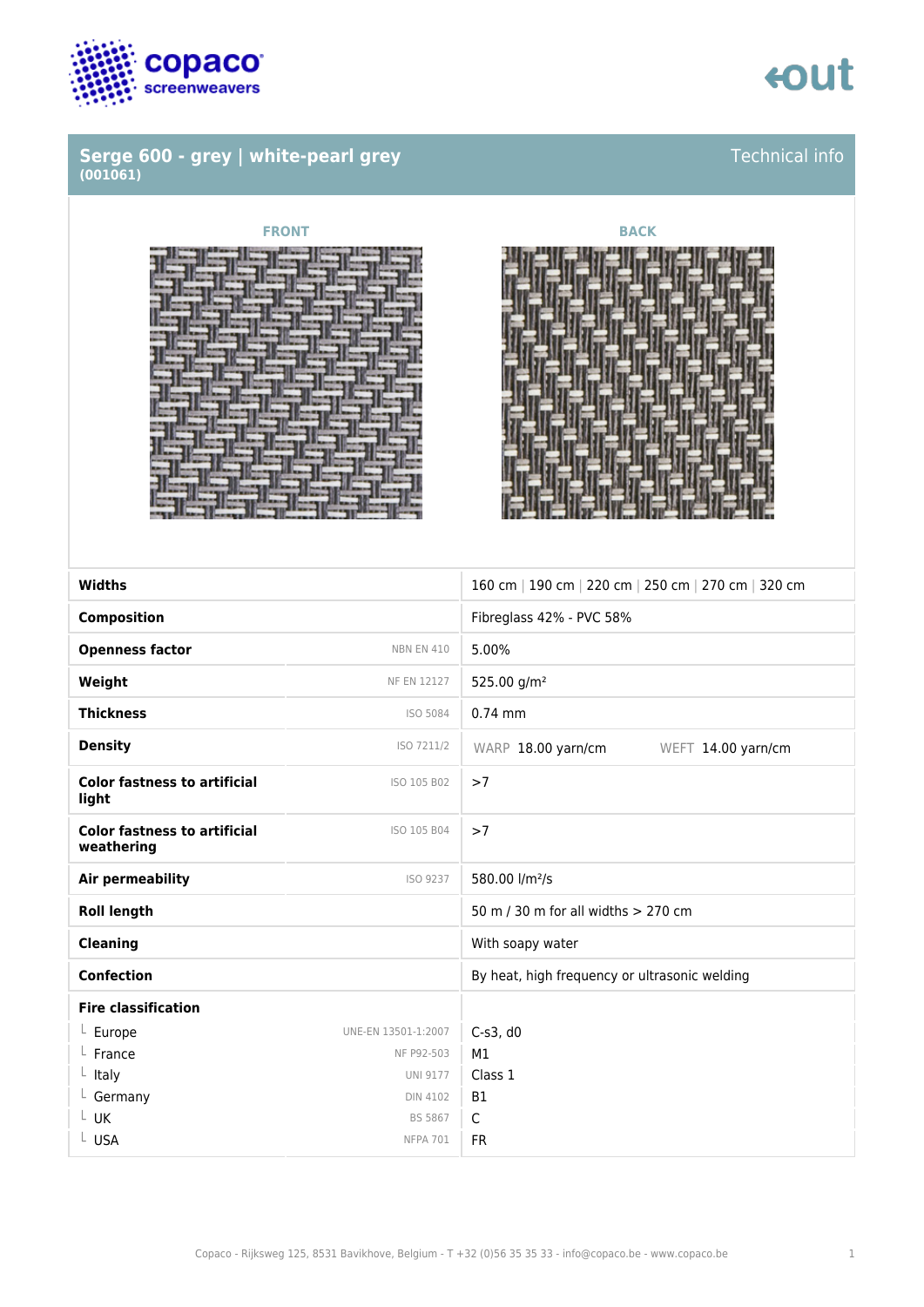

## tout

| Serge 600 - grey   white-pearl grey<br>(001061)        |                     | <b>Technical info</b> |
|--------------------------------------------------------|---------------------|-----------------------|
| <b>Tear strength</b><br>ISO 4674-1 methode 2           |                     |                       |
| $L$ Original                                           | WARP 8.50 daN       | <b>WEFT 7.50 daN</b>  |
| $\perp$ After climatic chamber -30°C                   | WARP 7.80 daN       | <b>WEFT 7.50 daN</b>  |
| $\perp$ After climatic chamber +70°C                   | WARP 8.20 daN       | WEFT 7.20 daN         |
| <b>Elongation up to break</b><br>ISO 1421              |                     |                       |
| $L$ Original                                           | <b>WARP 3.10 %</b>  | WEFT 2.75 %           |
| $\perp$ After color fastness to artificial light       | <b>WARP 4.00 %</b>  | WEFT 2.90 %           |
| $\perp$ After colour fastness to artificial weathering | <b>WARP 3.50 %</b>  | WEFT 2.80 %           |
| $\perp$ After climatic chamber -30°C                   | <b>WARP 3.00 %</b>  | WEFT 2.50 %           |
| $\perp$ After climatic chamber +70°C                   | <b>WARP 2.85 %</b>  | WEFT 2.50 %           |
| <b>Breaking strength</b><br>ISO 1421                   |                     |                       |
| $L$ Original                                           | WARP 260.00 daN/5cm | WEFT 225.00 daN/5cm   |
| $\perp$ After color fastness to artificial light       | WARP 240.00 daN/5cm | WEFT 220.00 daN/5cm   |
| $\perp$ After colour fastness to artificial weathering | WARP 240.00 daN/5cm | WEFT 225.00 daN/5cm   |
| $\perp$ After climatic chamber -30°C                   | WARP 225.00 daN/5cm | WEFT 200.00 daN/5cm   |
| $\perp$ After climatic chamber +70°C                   | WARP 180.00 daN/5cm | WEFT 185.00 daN/5cm   |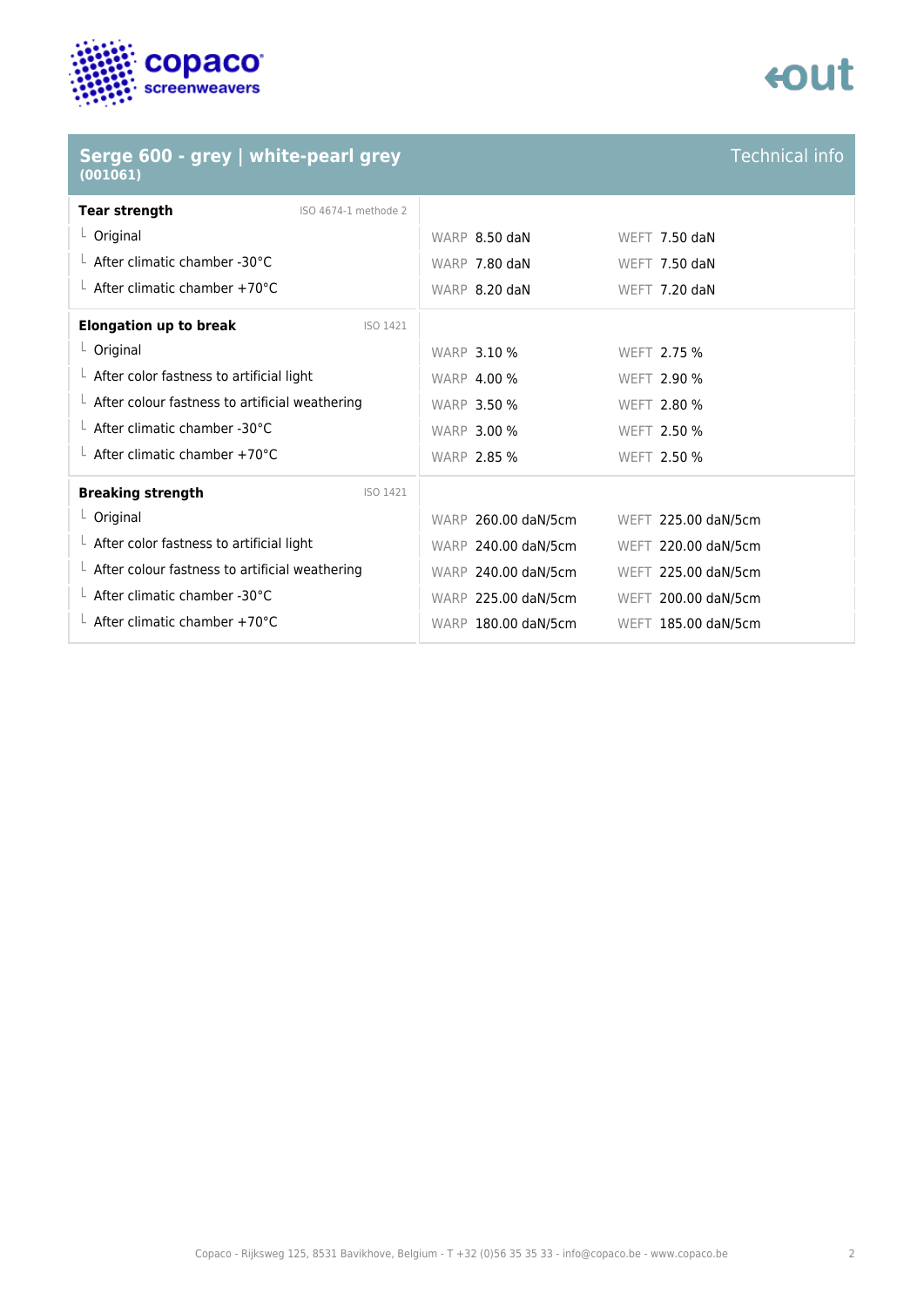

# tout

### **Front - Interior** Serge 600 - grey | white-pearl grey (001061)

| <b>Visual properties</b> |  |  |
|--------------------------|--|--|
|                          |  |  |

| Tv = Visual light transmittance | 3.60% |
|---------------------------------|-------|
| $Tuv = UV$ transmittance        | 3.00% |

| Solar energetic properties |
|----------------------------|
| As = Solar absorptance     |
|                            |

| As = Solar absorptance   | 63.00% |
|--------------------------|--------|
| $Rs = Solar$ reflectance | 33.20% |
| Ts = Solar transmittance | 3.90%  |

| Fabric + glazing: G-factor |      |      |      |           |
|----------------------------|------|------|------|-----------|
|                            | G    | Te   | Qi   | <b>SC</b> |
| <b>Glazing A</b>           | 0.52 | 0.03 | 0.49 | 0.62      |
| <b>Glazing B</b>           | 0.53 | 0.03 | 0.50 | 0.69      |
| <b>Glazing C</b>           | 0.46 | 0.02 | 0.44 | 0.78      |
| <b>Glazing D</b>           | 0.28 | 0.01 | 0.27 | 0.87      |

G = Total solar energy transmittance / Te = Direct solar transmittance / Qi = Secondary heat transfer factor / SC = Shading coefficient

| Visual comfort                  |         |                  |
|---------------------------------|---------|------------------|
| Normal solar transmittance      | Class 4 | Very good effect |
| <b>Glare control</b>            | Class 3 | Good effect      |
| Privacy night                   | Class 2 | Moderate effect  |
| Visual contact with the outside | Class 2 | Moderate effect  |
| <b>Daylight utilisation</b>     | Class 1 | Little effect    |

| Thermal comfort G-factor = Total solar energy transmittance |                  |                  |                  |
|-------------------------------------------------------------|------------------|------------------|------------------|
| <b>Glazing A</b>                                            | <b>Glazing B</b> | <b>Glazing C</b> | <b>Glazing D</b> |
| Class 0                                                     | Class 0          | Class 1          | Class 2          |

| Thermal comfort Qi-factor = Secondary heat transfer factor |                  |                  |                  |
|------------------------------------------------------------|------------------|------------------|------------------|
| <b>Glazing A</b>                                           | <b>Glazing B</b> | <b>Glazing C</b> | <b>Glazing D</b> |
| Class 0                                                    | Class 0          | Class 0          | Class 1          |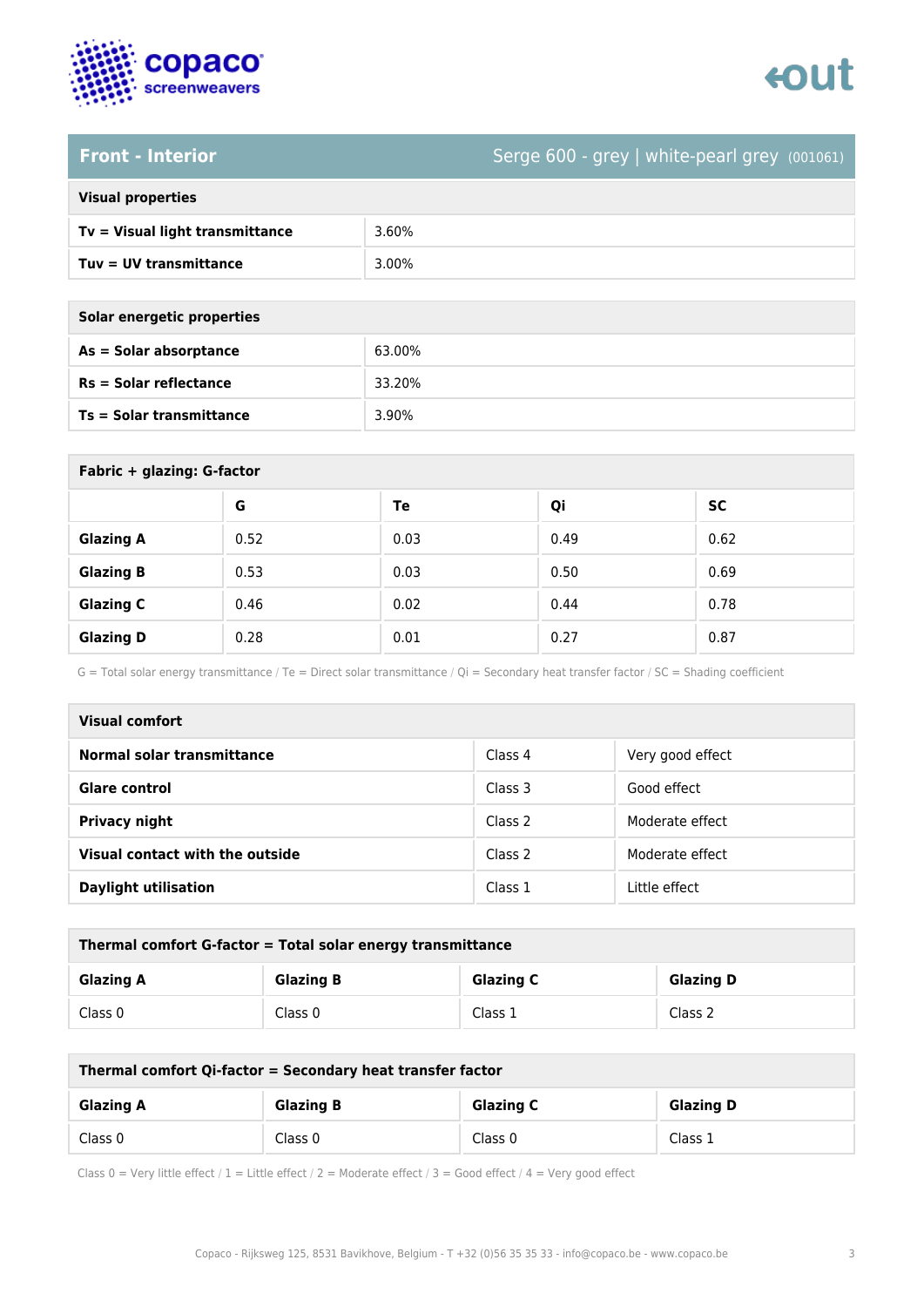

# tout

### **Back - Interior** Serge 600 - grey | white-pearl grey (001061)

|  | <b>Visual properties</b> |
|--|--------------------------|

| $Tv = Visual light transmittance$ | 3.60% |
|-----------------------------------|-------|
| Tuy = UV transmittance            | 3.00% |

**Solar energetic properties**

| As = Solar absorptance   | 70.90% |
|--------------------------|--------|
| $Rs = Solar$ reflectance | 25.20% |
| Ts = Solar transmittance | 3.90%  |

| Fabric + glazing: G-factor |      |      |      |           |
|----------------------------|------|------|------|-----------|
|                            | G    | Te   | Qi   | <b>SC</b> |
| <b>Glazing A</b>           | 0.57 | 0.03 | 0.54 | 0.67      |
| <b>Glazing B</b>           | 0.57 | 0.03 | 0.54 | 0.75      |
| <b>Glazing C</b>           | 0.49 | 0.02 | 0.47 | 0.82      |
| <b>Glazing D</b>           | 0.29 | 0.01 | 0.27 | 0.89      |

G = Total solar energy transmittance / Te = Direct solar transmittance / Qi = Secondary heat transfer factor / SC = Shading coefficient

| Visual comfort                  |         |                  |
|---------------------------------|---------|------------------|
| Normal solar transmittance      | Class 4 | Very good effect |
| <b>Glare control</b>            | Class 3 | Good effect      |
| Privacy night                   | Class 2 | Moderate effect  |
| Visual contact with the outside | Class 2 | Moderate effect  |
| <b>Daylight utilisation</b>     | Class 1 | Little effect    |

| Thermal comfort G-factor = Total solar energy transmittance |                  |                  |                  |
|-------------------------------------------------------------|------------------|------------------|------------------|
| <b>Glazing A</b>                                            | <b>Glazing B</b> | <b>Glazing C</b> | <b>Glazing D</b> |
| Class 0                                                     | Class 0          | Class 1          | Class 2          |

| Thermal comfort Qi-factor = Secondary heat transfer factor |                  |                  |                  |
|------------------------------------------------------------|------------------|------------------|------------------|
| <b>Glazing A</b>                                           | <b>Glazing B</b> | <b>Glazing C</b> | <b>Glazing D</b> |
| Class 0                                                    | Class 0          | Class 0          | Class 1          |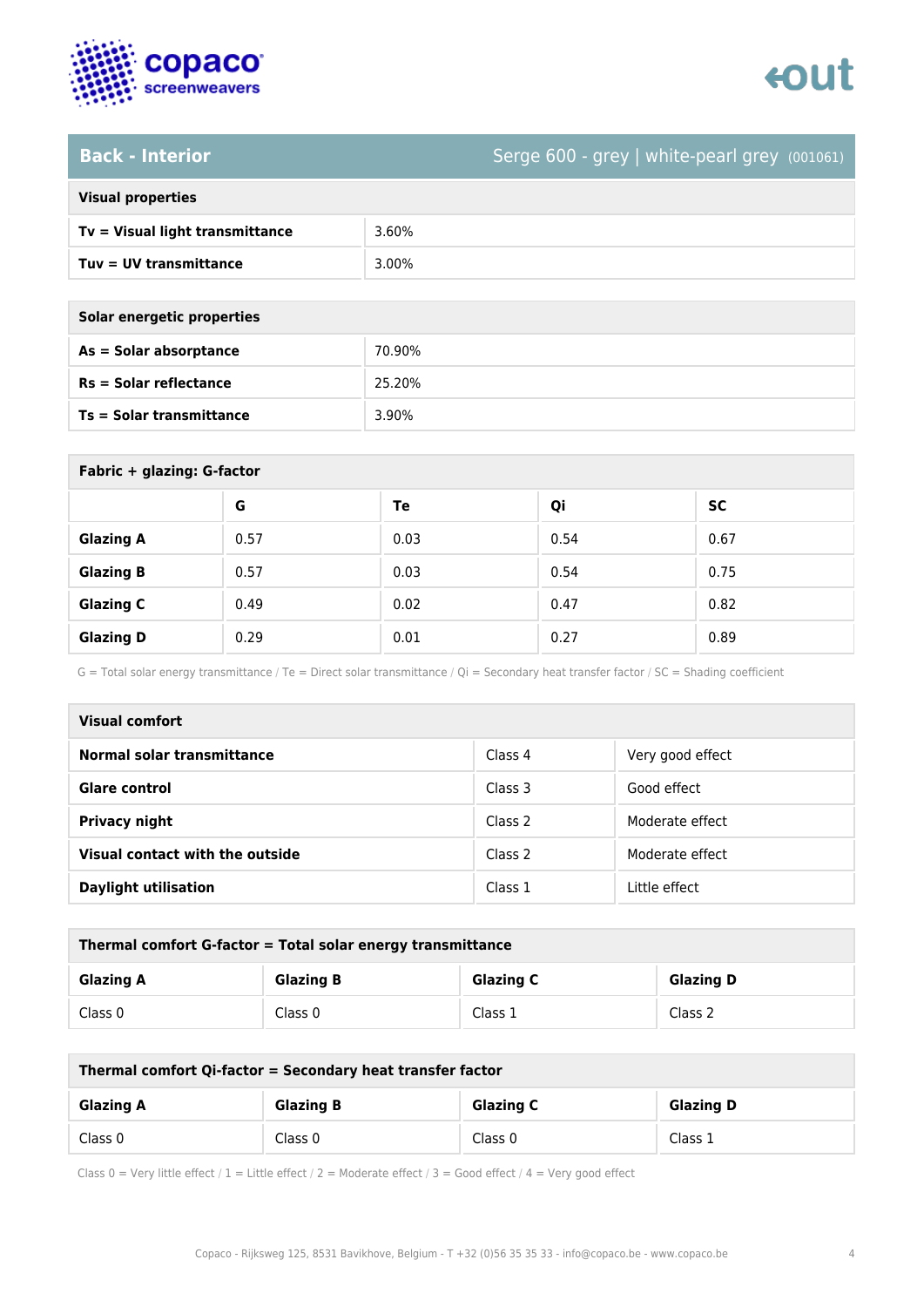

# enut

**Front - Exterior** Serge 600 - grey | white-pearl grey (001061)

### **Visual properties**

| $Tv = Visual light transmittance$ | 3.60% |
|-----------------------------------|-------|
| Tuy = UV transmittance            | 3.00% |

**Solar energetic properties**

| As = Solar absorptance          | 63.00% |
|---------------------------------|--------|
| $Rs = Solar$ reflectance        | 33.20% |
| <b>Ts = Solar transmittance</b> | 3.90%  |

| Fabric + glazing: G-factor |      |      |      |           |
|----------------------------|------|------|------|-----------|
|                            | G    | Te   | Qi   | <b>SC</b> |
| <b>Glazing A</b>           | 0.17 | 0.03 | 0.14 | 0.20      |
| <b>Glazing B</b>           | 0.13 | 0.03 | 0.10 | 0.17      |
| <b>Glazing C</b>           | 0.08 | 0.02 | 0.06 | 0.14      |
| <b>Glazing D</b>           | 0.07 | 0.01 | 0.06 | 0.22      |

G = Total solar energy transmittance / Te = Direct solar transmittance / Qi = Secondary heat transfer factor / SC = Shading coefficient

| Thermal comfort G-factor = Total solar energy transmittance |                  |                  |                  |
|-------------------------------------------------------------|------------------|------------------|------------------|
| <b>Glazing A</b>                                            | <b>Glazing B</b> | <b>Glazing C</b> | <b>Glazing D</b> |
| Class 2                                                     | Class 3          | Class 4          | Class 4          |

| Thermal comfort Qi-factor = Secondary heat transfer factor |                  |                  |                  |
|------------------------------------------------------------|------------------|------------------|------------------|
| <b>Glazing A</b>                                           | <b>Glazing B</b> | <b>Glazing C</b> | <b>Glazing D</b> |
| Class 2                                                    | Class 2          | Class 3          | Class 3          |